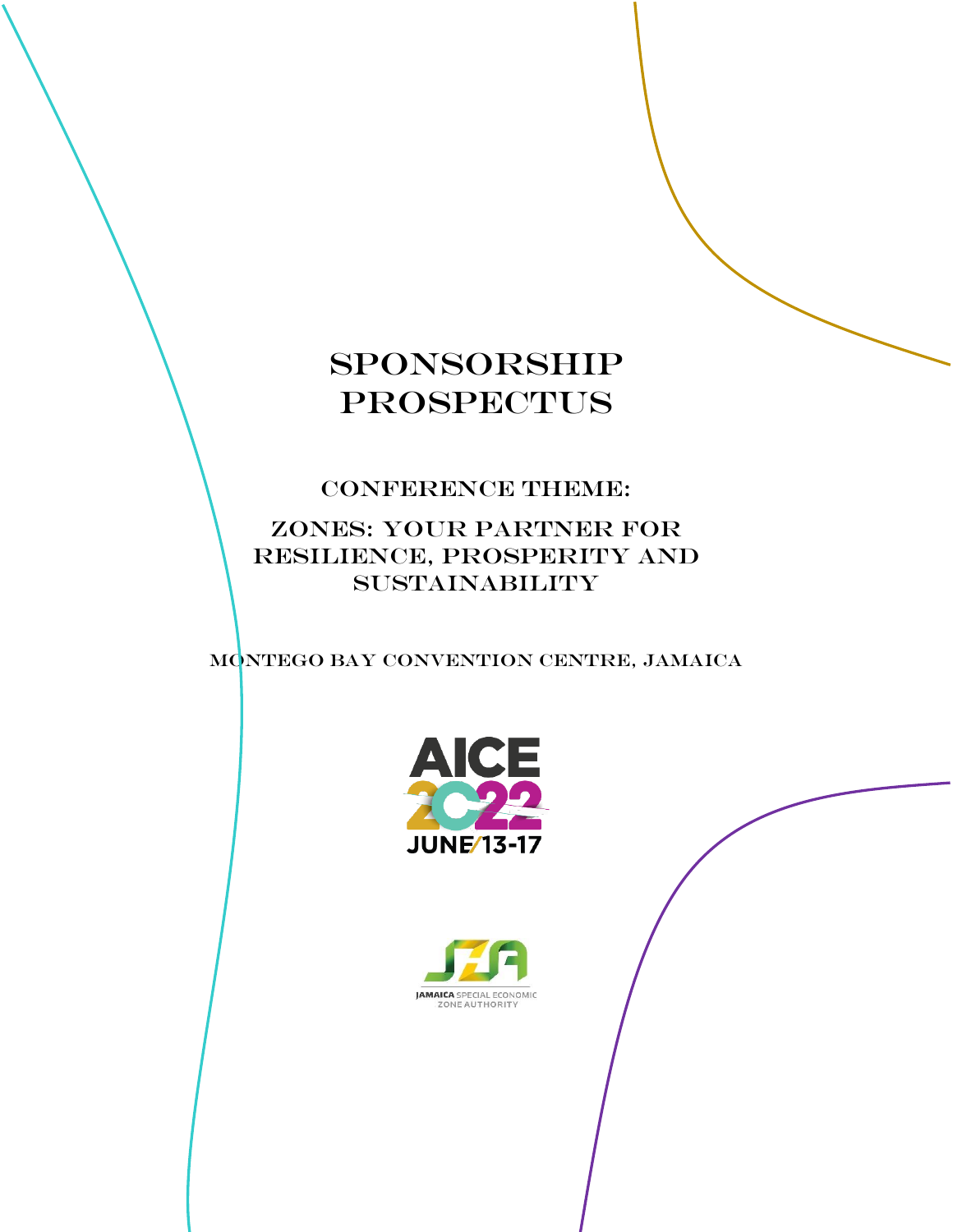

8 th Annual International Conference & Exhibition  $13<sup>th</sup>$  to 17<sup>th</sup> June 2022 Montego Bay Jamaica

Welcome!

The World Free Zone Organization (World FZO) in association with its conference host, The Jamaica Special Economic Zone Authority welcomes you to the 8<sup>th</sup> Annual International Conference and Exhibition (AICE) in Montego Bay, St. James, Jamaica.

The World FZO AICE 2022 conference theme, *Jamaica 2022 - Free Zones, your partner for Resilience, Sustainability, and Prosperity*, aims to facilitate and deepen the conversation about the future of the industry. The 2022 edition will be even more insightful in this current "new normal" period of the pandemic and as such we anticipate it will be more thought-provoking on the future of supplychains and free zones. Broad-ranging legal issues concerning developments in global and regionaltrade, new technology, and emerging trends will be discussed.

We, therefore, hope you will join us in Jamaica as we continue to develop the AICE from the successes of the past.

We are planning for over 1,500 attendees with a wide range of national and international speakersas well as accommodation of over 100 trade exhibition booths. This AICE is being positioned to provide all stakeholders with a great opportunity to build brand awareness among a key audience of professionals, Investors, Government officials, and business leaders from around the world.

In this prospectus, we offer a wide range of sponsorship opportunities that we believe are tailoredto suit your needs. However, we are prepared to work with our partners to establish special solutions that are perfect for your organization's needs. We will facilitate discussions on special break-out sessions, product launches, focused groups, etc.

We will be launching new and exciting programs and partnerships which will be a great opportunity for you to renew friendships and forge new ones. Come and revel at the gateway to the Americas in its cultural diorama, world-class tourist attractions, and fabled cuisine! We look forward to hosting you and your family.

This AICE is shaping to be our most exciting and mostimportant one.On behalf ofthe entire WorldFZO team, I hope you will choose to partner with us.

Sincerely, **World Free Zones Organization**

Dr Mohammed Al Zarooni Chairman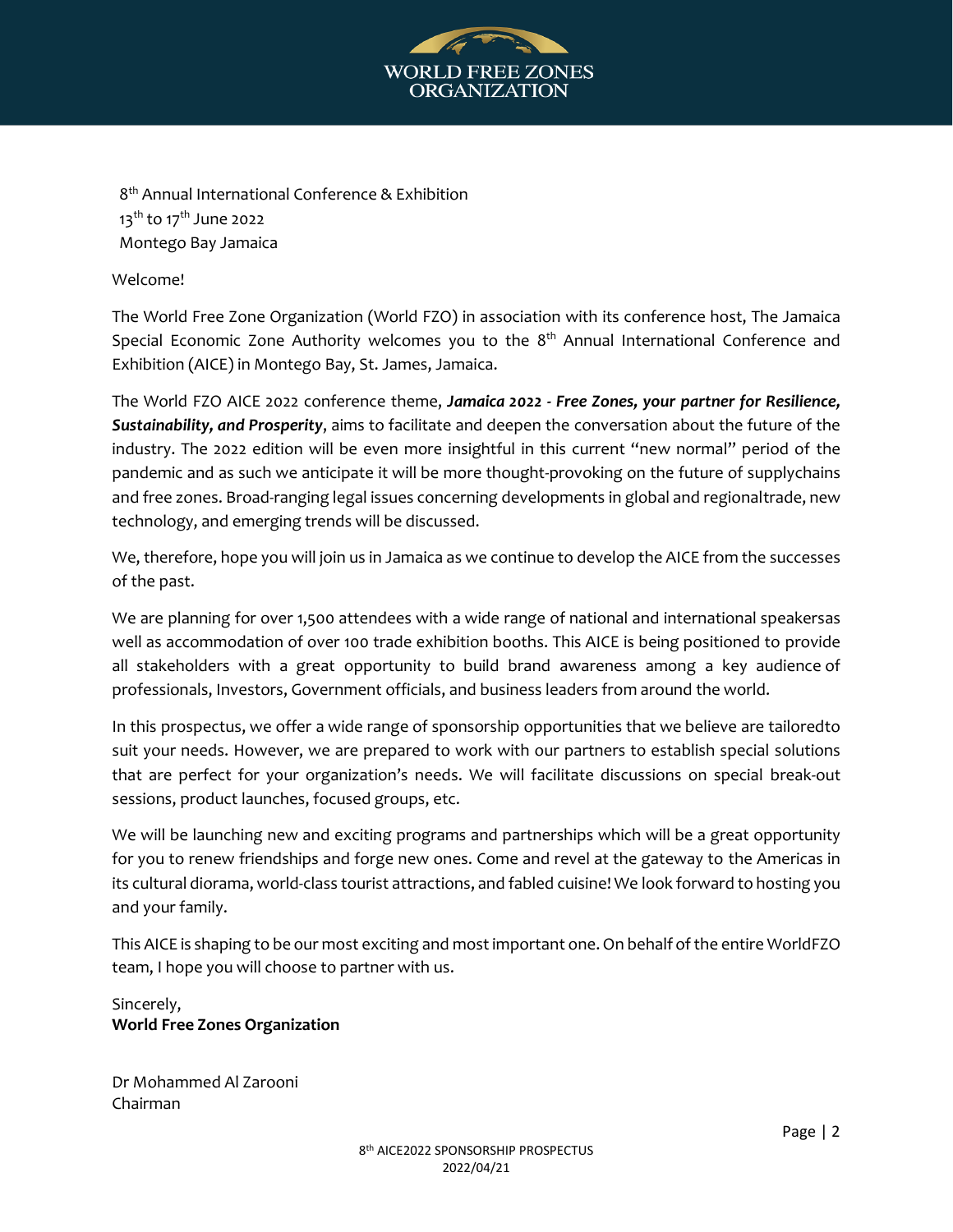

#### **About the WORLD FREE ZONES ORGANIZATION**

The World Free Zones Organization (World FZO) is a global not-for-profit organization registered in Geneva, Switzerland, and headquartered in Dubai, UAE since 2014. It unites its members under one authoritative and collective voice, providing representation to the interests of free zones around the world. Its main goal is to enhance free zones' global contribution to economic prosperity and social development by fostering best practices, sharing industry knowledge, and supporting clean trade policies through standardized regulation, globally recognized certification programs, and solid compliance models among its more than 1000 members in over 141 countries.

#### **The Venue – Jamaica**

#### **Montego Bay, St. James,Jamaica**

The World FZO AICE 2022will be held in Montego Bay, St. James, Jamaica. Montego Bay is Jamaica's second-largest city and the capital of the parish of St. James. It is situated in the north- western end of the island and has an eclectic appeal, being a confluence of culture, heritage, tourism, commerce, and entertainment. The fastest-growing city in the Caribbean, it boasts newly developed commercial, residential, and tourism products and remains on the cutting edge of infrastructural and technological activities with several plans and policies at various stages.

Having a mix of beautiful coastline with white sand beaches and a hilly interior with lush tropical freshness, all supported by Georgian and contemporary infrastructure, Montego Bay has been a tourist mecca since the 1920's when early visitors sought out the healing waters of the famous Doctor's Cave Beach. With a traditionally high visitor turnout, it now holds the enviable reputationof being the tourism capital of the Caribbean

Easily accessible, Montego Bay boasts a first-class international airport as well as a modern port visited by many cruise lines. The award-winning Sangster International Airport is a major hub for the Caribbean with direct and charter flights from over 60 major gateways and cities across North America, Europe, and South America.

There's so much to see and do in Montego Bay that the only problem visitors will have is fitting it all in. Top tourist attractions, the finest cuisine and beverages, outstanding golf courses, and superb spas combine to create an experience visitors bask in.

#### **Conference Host and Organiser**

The World FZO AICE 2022 is being hosted and organized by The Jamaica Special Economic Zone Authority (JSEZA). JSEZA was established by the enactment of the Special Economic Zones Act on August 1, 2016. The JSEZA is the arm of the Government of Jamaica (GOJ) responsible for facilitating the development and regulation of special economic zones and the promotion of SEZ.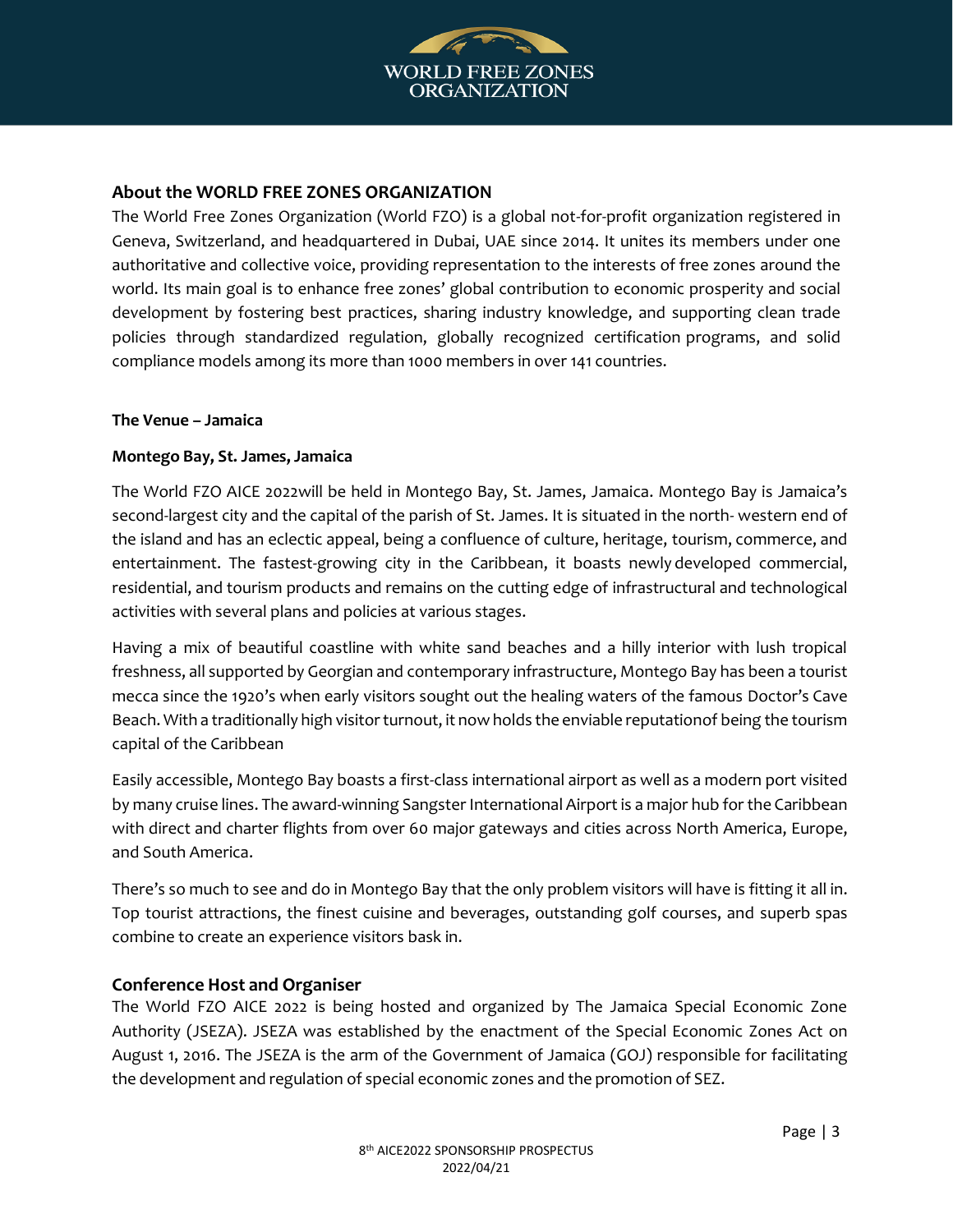

#### **About the AICE**

Held annually, the World FZO AICE is the world's "must attend" event for free zones and

associated entities. It is an opportunity to build awareness among World FZO members and prominent participants from across the globe

In 2022, the World FZO AICE is heading to Montego Bay, St. James, Jamaica, from 13th to 17<sup>th</sup> of June at the Montego Bay Convention Centre. The Centre is conveniently located along the Elegant Corridor of Rose Hall, Montego Bay. Its oceanfront location and panoramic views offer the very best meeting and convention facilities in the Caribbean. With a combined total of 139,302 square feet of meeting, exhibition, and ballroom spaces, this world-class facility offers superior event management and first-class service from setting up to moving out. It is close to over 4,000 luxury hotel rooms, a fullservice medical facility, and local activities such as major shopping centers, world championship golf courses, restaurants, vibrant nightlife activities, attractions, and only a 15-minute drive from the Sangster International Airport.

Throughout the three-day event, world-class speakers and senior policymakers, academics, multilateral organizations, and global business leaders from over 100 countries come together with delegations from international free zones to share best practices and foster public awareness of the role and contribution to economic growth that free zones make.

Attendees benefit from broad-based insight on critical issues affecting free zones, as well as various networking opportunities with key international decision-makers who have an impact on business, trade, and investment.

#### **Why Sponsor or Get a Booth**

- 1. **Excellent Opportunity** to meet key prominent participants, investors and create meaningful business partnerships,
- 2. **Showcase your products and/or services and your expertise** with our high quality and diverse topics,
- 3. **Generate brand awareness and sales leads through unique sponsorship engagement** that allows for maximum visibility before, during, and after the event,
- 4. **Excellent social events – Welcome Reception, Cultural Night Performance, Gala Dinner, and Farewell "let your hair down"** which enables delegates, sponsors, and exhibitors to mingle in a more relaxed atmosphere,
- 5. Combines exhibition, conference, and refreshment areas for **maximum exposure to all delegates**,
- 6. **A global gathering of over 1,000 delegates** is expected at World FZO AICE 2022 Jamaica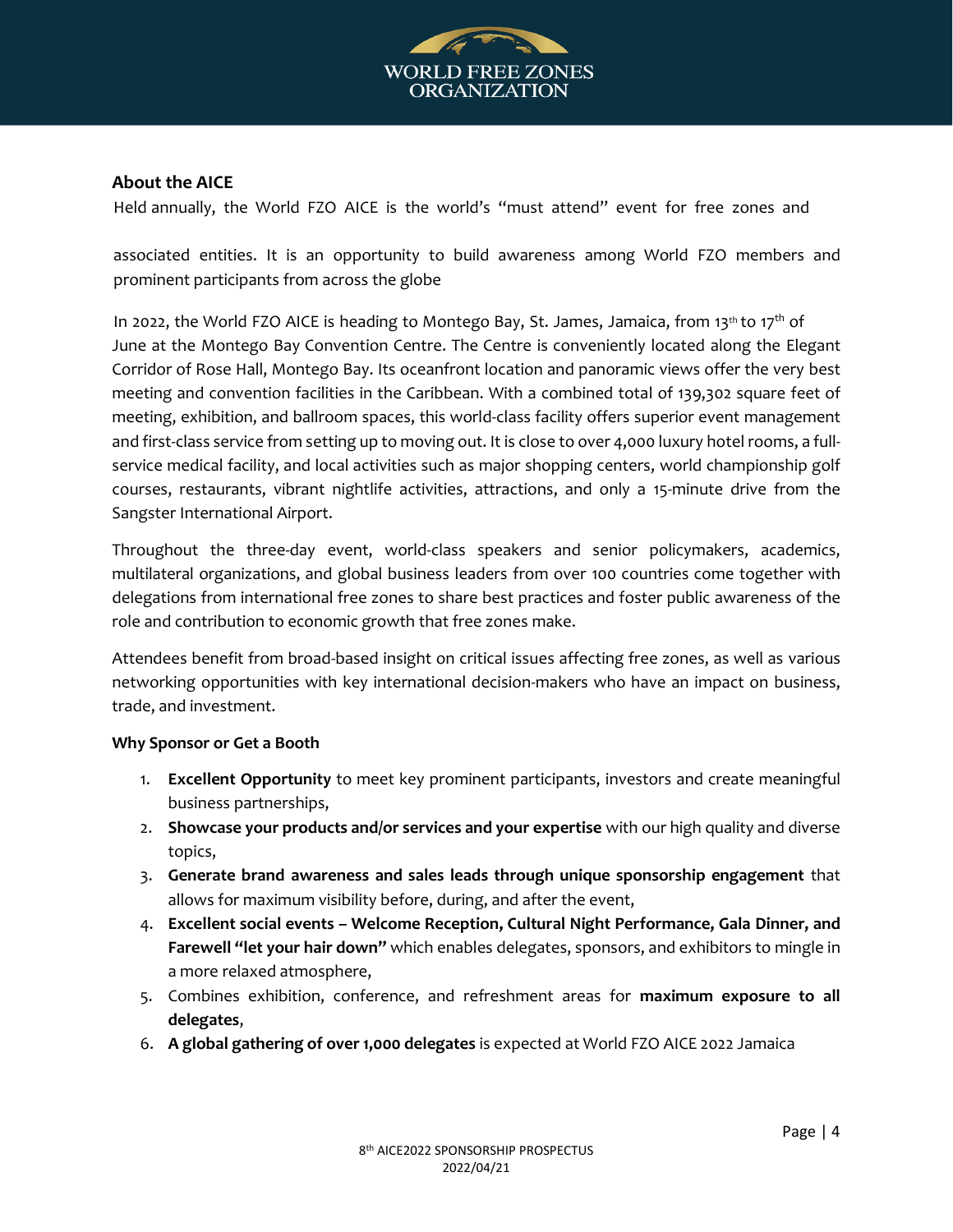

#### **Sponsorship and Exhibition Opportunities**

We have a range of sponsorship packages designed to suit all your needs. Each allows you to showcase your organization where the top decision-makers and influencers network. Please note that all sponsorships are listed in USD unless otherwise stated.

| <b>Exhibition Packages</b>                                        |                        |
|-------------------------------------------------------------------|------------------------|
| Space Only (3m x 3m)                                              | US\$2,500              |
| Space Only (3m x 6m - Regular)                                    | US\$5,000              |
| Space Only (3m x 6m - Premium)                                    | US\$6,000              |
| Space Only (3m x 6m - Elevated)                                   | US\$5,000              |
| Custom Build Booth Regular (3m x 3m)                              | US\$10,000             |
| Custom Build Booth Regular (3m x 6m)                              | US\$15,000             |
| Custom Build Booth Premium (3m x 6m)                              | US\$17,000             |
| Custom Build Booth Elevated (3m x 6m) Elevated                    | US\$18,000             |
| Pitch area (Rental per Day)                                       | US\$2,500              |
| (This end of conference function will give you the opportunity to |                        |
| network for the last time with the participants)                  |                        |
| <b>Networking Break Sponsor</b>                                   | US\$8,000              |
| <b>Lunch Sponsor</b>                                              | US\$30,000             |
| <b>Mobile App Sponsor</b>                                         | US\$12,000             |
| Lanyard and Badge                                                 | US\$13,500             |
| Delegate Bag (exclusive)                                          | Contact us for Details |

*Table 1 - All sponsorship package prices shown are accurate as of April 2022. Organizers reserved the right to change the prices without prior notice, in the best interests of the organization/s.*

| <b>Exhibition Packages</b>                     |            |
|------------------------------------------------|------------|
| Space Only (3m x 3m)                           | US\$2,500  |
| Space Only (3m x 6m - Regular)                 | US\$5,000  |
| Space Only (3m x 6m - Premium)                 | US\$6,000  |
| Space Only (3m x 6m - Elevated)                | US\$5,000  |
| Custom Build Booth Regular (3m x 3m)           | US\$10,000 |
| Custom Build Booth Regular (3m x 6m)           | US\$15,000 |
| Custom Build Booth Premium (3m x 6m)           | US\$17,000 |
| Custom Build Booth Elevated (3m x 6m) Elevated | US\$18,000 |
| Pitch area (Rental per Day)                    | US\$2,500  |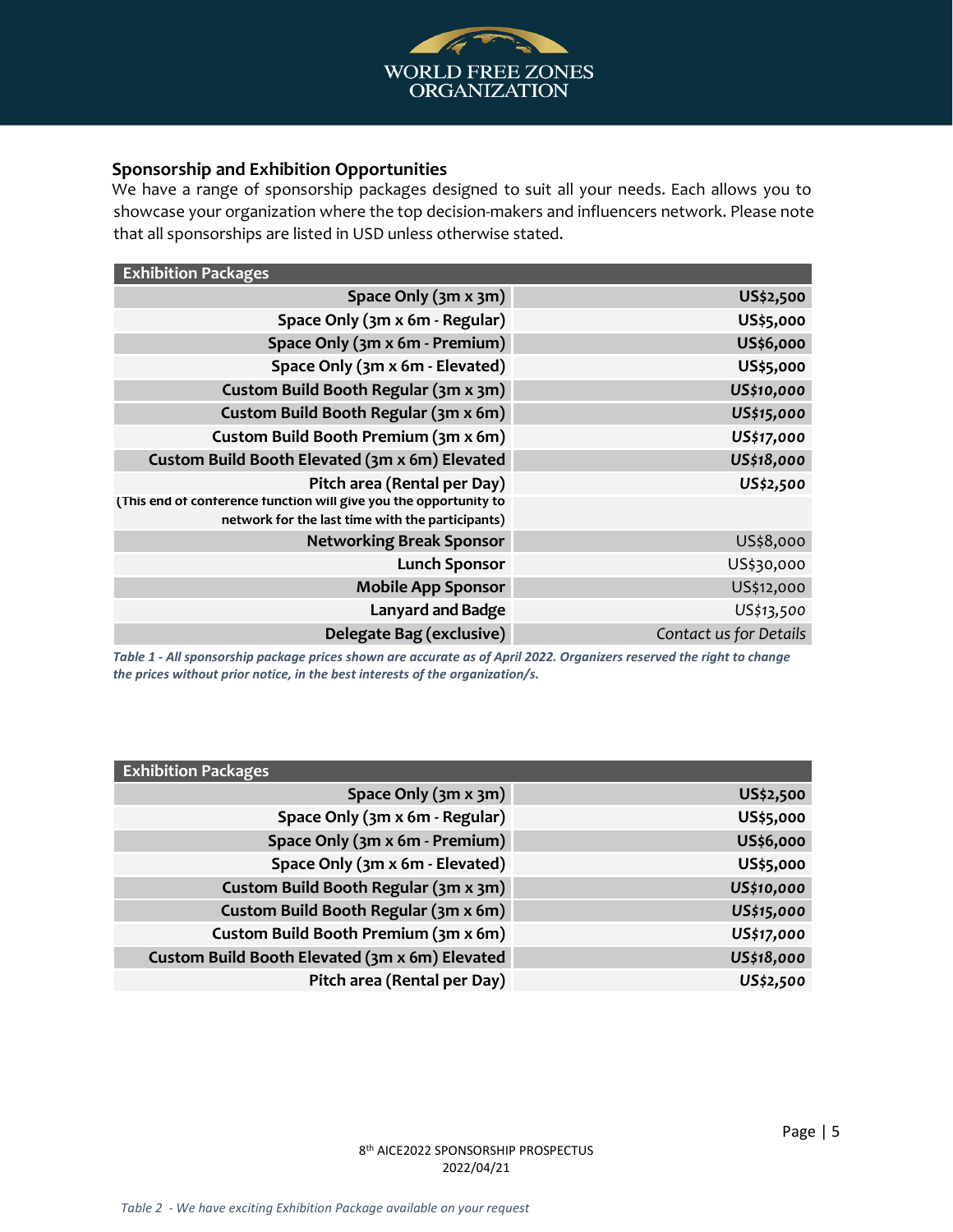

# **Sponsorship Package Details How To Reserve Your Sponsorship Package**

Sponsorships are limited and available on a first-come, first-served basis. To reserve your sponsorship, simply contact us and you will be guided through the process by one of our sponsorship advisors. For additional questions email us at [wfzoaice2022@jseza.com](mailto:wfzoaice2022@jseza.com) and [events@worldfzo.org.](mailto:events@worldfzo.org)

# Premium Sponsorship

# **Title Sponsorship**

#### **Before Conference**

- Organization name, logo, and 300-word company profile on the AICE 2022 website with link to the company website,
- **•** Sponsor logo on all event marketing,
- Provided with the "Proud sponsor of AICE 2022" logo for use on marketing material.

#### **During Conference**

- 10 complimentary delegate registrations,
- 7 complimentary registrations to Leaders Programme,
- 1 complimentary 3mx6m (10'- 0"x 20'-0") premium exhibition booth space,
- 2 Complimentary floor branding space for exhibition,
- 3 prominent locations for mounting of feather banners (16', 14' and 10' see layout),
- **•** 3 prominent locations within the exhibition hall for floor branding  $(5, 14, 201)$  see layout)
- Inside cover, a full-page advert in the AICE 2022 program,
- Organization name, logo, and 300-word company profile in the AICE 2022 program,
- Logo on all partner signage at the venue,
- One speaker to participate in one of the panel discussions,
- 30 min slot to present organization/product/service,
- Playing corporate video during the conference in the main hall,
- **•** Three A4 promotional inserts included in the conference bag (inserts to be provided by sponsor),
- Mention of sponsor's support in the closing address,
- Three arranged interviews with media at the event.

#### **After Conference**

- Sponsor acknowledgment in the AICE 2022 post-event report,
- Sponsor details on the AICE 2022 website until the end of 2022,
- Hi-Res Photos of sponsor's participation at the event sent with a copy of the post-event report,
- First right refusal for the Title sponsorship at AICE 2022.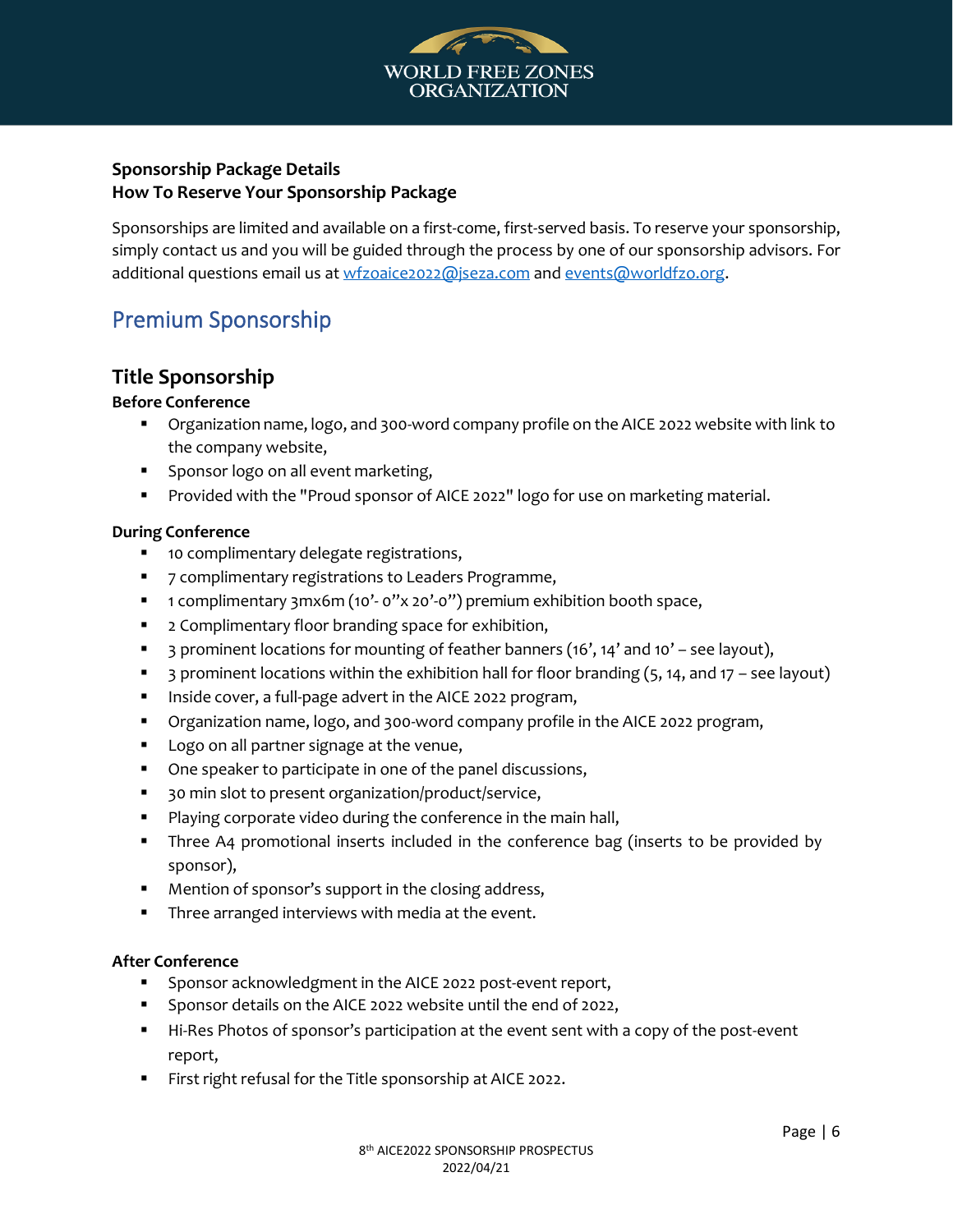

# **Platinum Sponsorship - US\$200,000**

### **Before Conference**

- Organization name, logo, and 300-word company profile on the AICE 2022 website with link to the company website,
- Sponsor logo on all event marketing,
- **•** Provided with the "Proud sponsor of AICE 2022" logo for use on marketing material.

#### **During Conference**

- 10 complimentary delegate registrations,
- 5 complimentary registrations to Leaders Programme,
- 1 Complimentary 3mx3m (10'- 0"x 10'-0") Shell Scheme exhibition booth,
- 3 prominent locations for mounting of feather banners (16', 14' and 10'),
- Organization name, logo, and 300-word company profile in the AICE 2022 program,
- Full page advert in the AICE 2022 program,
- Logo on all partner signage at the venue,
- One speaker to participate in one of the panel discussions,
- 30 min slot to present organization/product/service,
- Playing corporate video during the conference in the main hall,
- Partner logo on presentation slides at the conference where available,
- Two A4 promotional inserts included in the conference bag (inserts to be provided by partner),
- Mention of sponsor's support in the closing address,
- Two arranged interviews with media at the event.

#### **After Conference**

- Sponsor acknowledgment in the AICE 2022 post-event report,
- Sponsor details on the AICE 2022 website until the end of 2022,
- Hi-Res photos of sponsor's participation at the event sent with a copy of the post-event report,
- First right refusal for the Platinum sponsorship at AICE 2022.

# **Gold Sponsorship - US\$100,000**

#### **Before Conference**

- Organization name and logo on the AICE 2022 website with link to the company website,
- **EXEDENT** Sponsor logo on all event marketing,
- Provided with the "Proud sponsor of AICE 2022" logo for use on marketing material.

#### **During Conference**

- 4 complimentary delegate registrations,
- 3 complimentary registrations to Leader's Programme,
- 1 complimentary 3m x 3m (10'-0"x 10'-0") exhibition booth space,
- 2 prominent locations for mounting of feather banners (14' and 10'),
- Half page advert in the AICE 2022 program,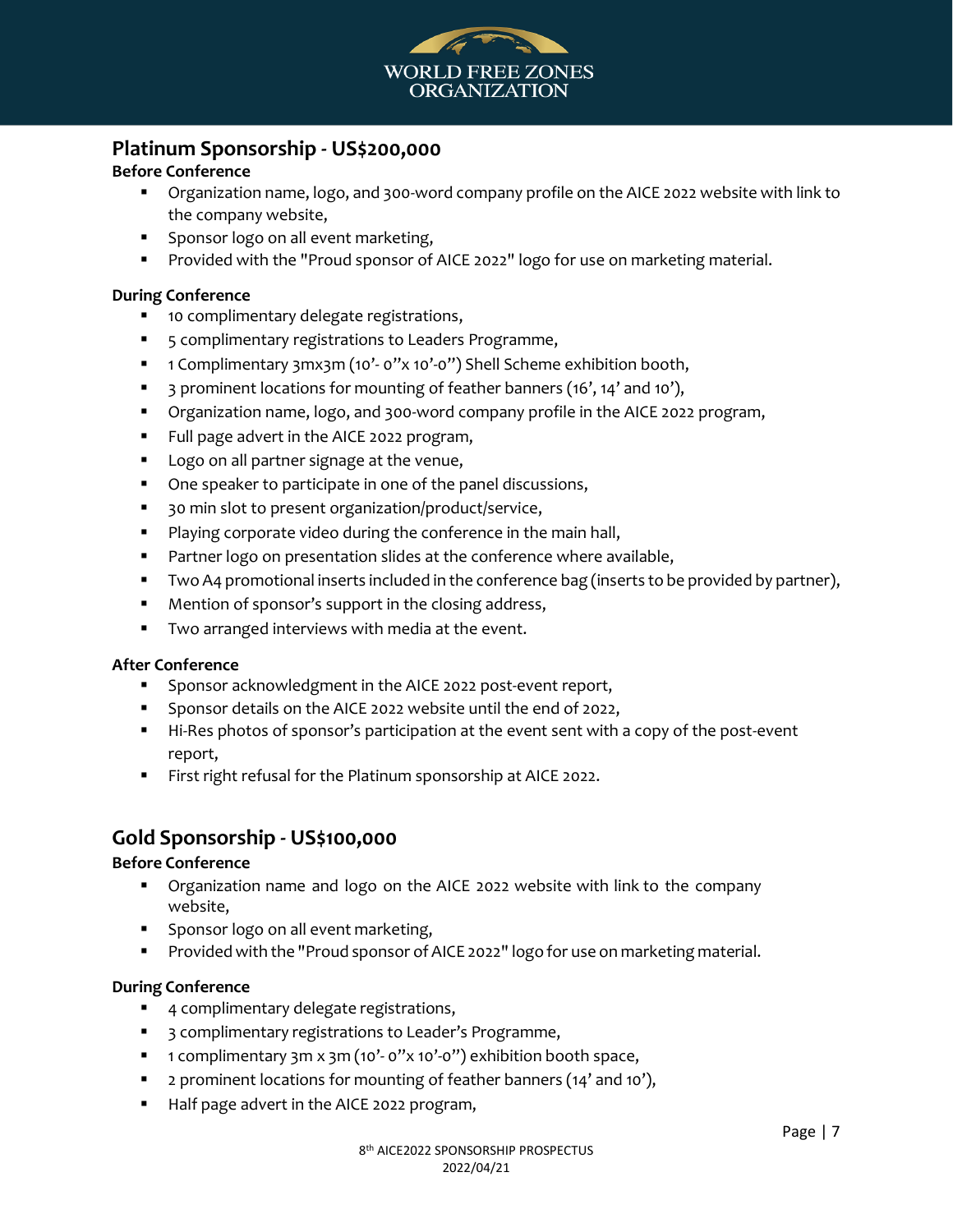

- Organization name, logo, and 100-word company profile in the AICE 2022 program,
- Logo on all partner signage at the venue,
- One speaker to participate in one of the panel discussions (subject availability),
- Playing of corporate video during the conference in the exhibition hall,
- One A4 promotional insert to be included in the conference bag (insert to be provided by sponsor),
- Mention of sponsor's support in the closing address,
- One arranged interview with media at the event.

#### **After Conference**

- Sponsor acknowledgment in the AICE 2022 post-event report,
- Sponsor details on the AICE 2022 website until the end of 2022,
- First right refusal for the Gold sponsorship at AICE 2022.

# **Silver Sponsorship US\$50,000**

#### **Before Conference**

- Organization name, logo, and 300-word company profile in the AICE 2022 website with link to the company website,
- **EXECT:** Sponsor logo on all event marketing,
- Provided with the "Proud sponsor of AICE 2022" logo for use on marketing material.

#### **During Conference**

- 3 complimentary delegate registrations,
- 1 complimentary 3m x 3m (10'- 0"x 10'-0") exhibition booth space,
- 2 prominent locations for mounting of feather banners (14' and 10'),
- Half-page advert in the AICE 2022 program,
- Organization name and logo on the AICE 2022 program,
- Logo on all partner signage at the venue,
- Mention of sponsor's support in the closing address.

#### **After Conference**

- Partner acknowledgment in the AICE 2022 post-event report,
- Partner details on the AICE 2022 website until the end of 2022,
- First right refusal for the Silver sponsorship at AICE 2022.

# **Bronze Sponsorship US\$30,000**

#### **Before Conference**

- Organization name, logo, and 300-word company profile on the AICE 2022 website with link to the company website,
- **EXECT:** Sponsor logo on all event marketing,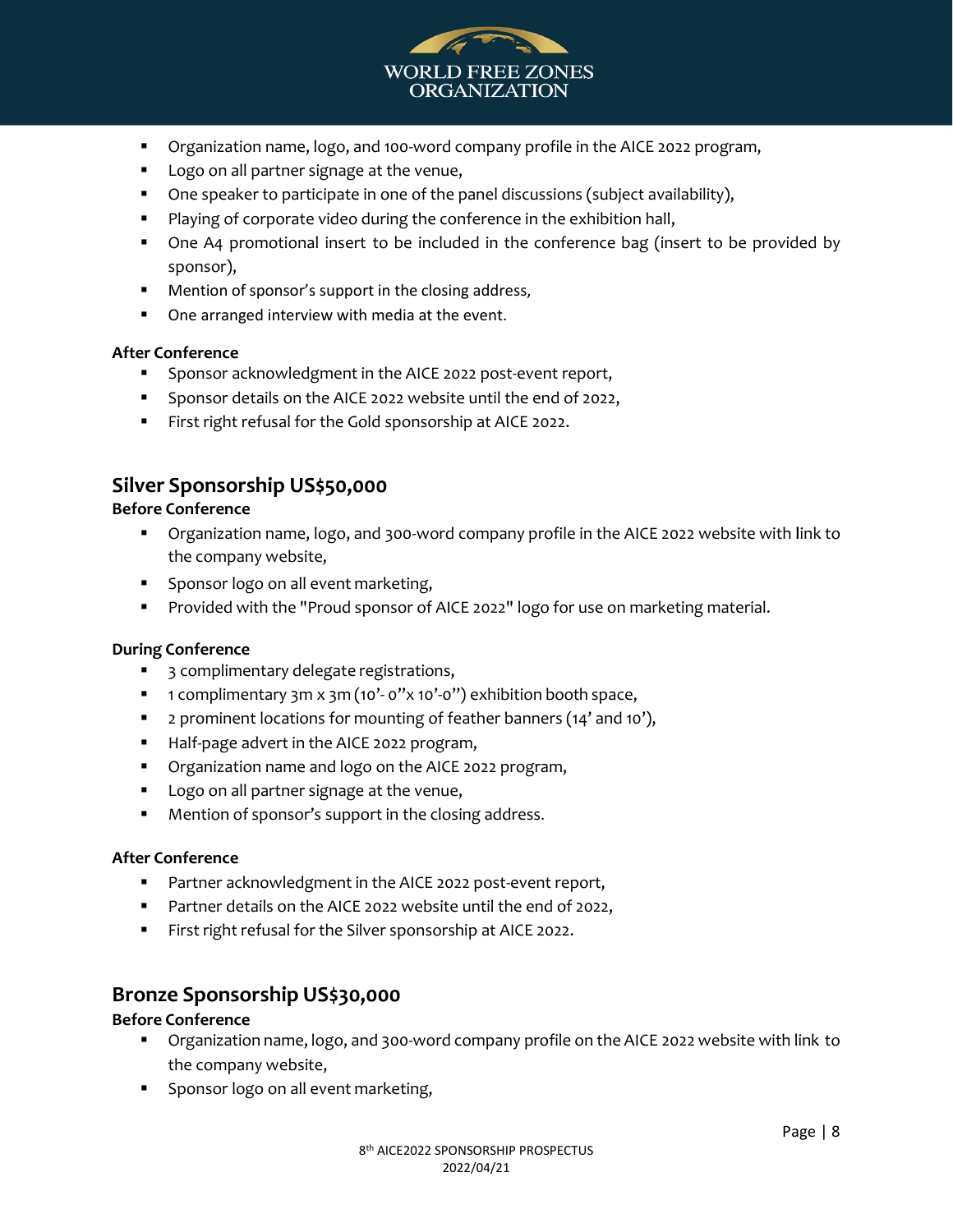

■ Provided with the "Proud sponsor of AICE 2022" logo for use on marketing material.

#### **During Conference**

- 2 complimentary delegate registrations,
- 2 prominent locations for mounting of feather banners (14' and 10'),
- Half-page advert in the AICE 2022 program,
- Organization name and logo in the AICE 2022 program,
- Logo on all partner signage at the venue,
- Mention of sponsor's support in the closing address.

#### **After Conference**

- Sponsor acknowledgment in the AICE 2022 post-event report,
- Sponsor details on the AICE 2022 website until the end of 2022.

# A La Carte Sponsorship Details

# **Gala Dinner Sponsorship US\$70,000**

#### **Before Conference**

- Organization name, logo, and 300-word company profile on the AICE 2022 website with link to the company website,
- **EXEDENT Sponsor logo on all event marketing,**
- Provided with the "Proud sponsor of AICE 2022" logo for use on marketing material.

#### **During Conference**

- 4 complimentary delegate registrations,
- 1 VIP table at Gala Dinner,
- 1 complimentary 3m x 3m (10'- 0"x 10'-0") exhibition booth space,
- 2 prominent locations for mounting of feather banners (14' and 10'),
- Half page advert in the AICE 2022 program,
- Organization name, logo, and 100-word company profile in the AICE 2022 program,
- Logo on all partner signage at the venue,
- Welcome address to attendees at Gala Dinner,
- Exclusive corporate display and decoration at Gala Evening venue,
- Playing of corporate video at beginning of Gala Dinner,
- One A4 promotional insert is included in the conference bag (insert to be provided bypartner),
- Mention of sponsor's support in the closing address.

#### **After Conference**

- Sponsor acknowledgment in the AICE 2022 post-event report,
- Sponsor details on the AICE 2022 website until the end of 2022.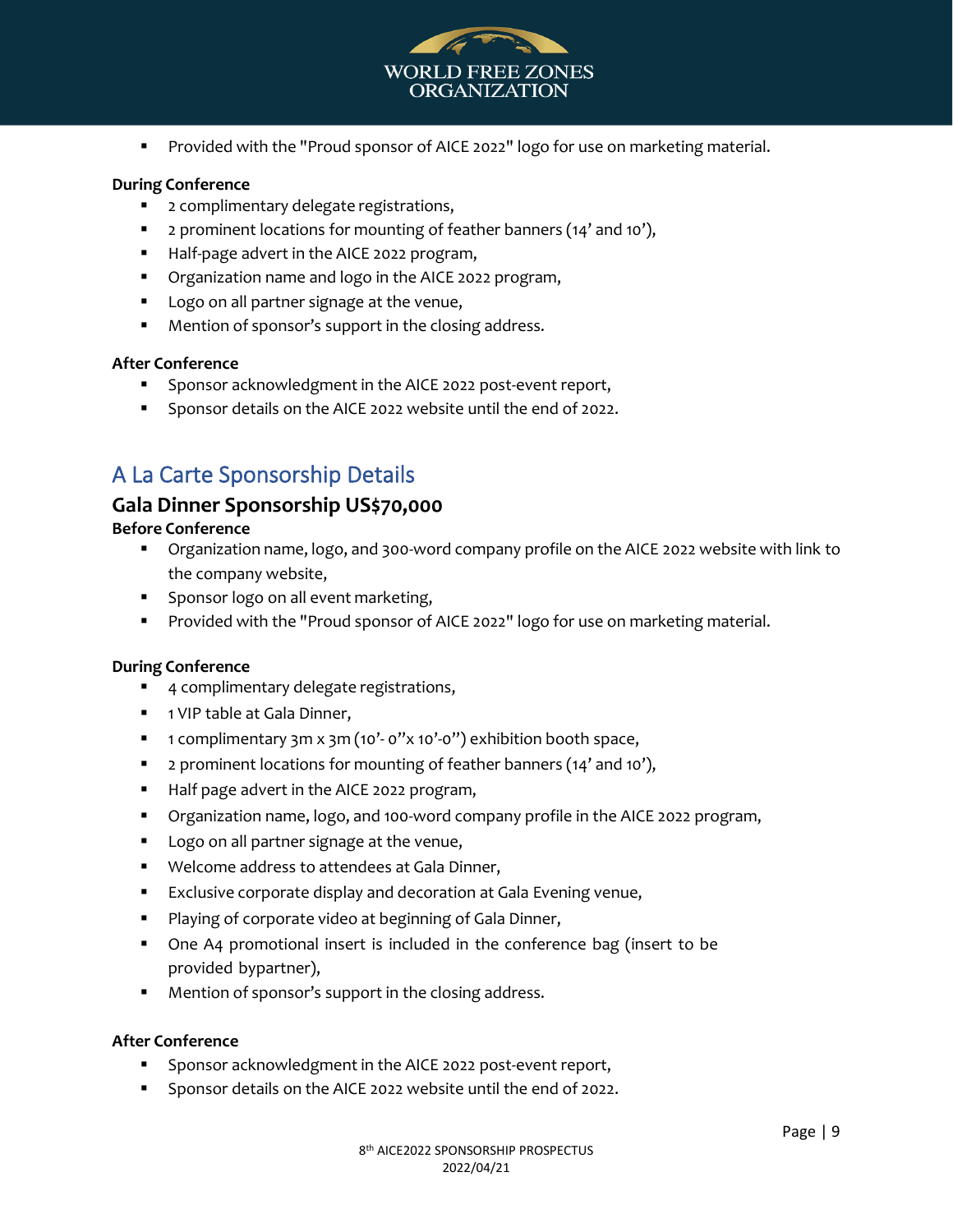

# **Welcome Reception Sponsorship US\$35,000**

#### **Before Conference**

- Organization name, logo, and 300-word company profile on the AICE 2022 website with link to the company website,
- **EXEDENT** Sponsor logo on all event marketing,
- Provided with the "Proud sponsor of AICE 2022" logo for use on marketing material.

#### **During Conference**

- 2 complimentary delegate registrations,
- 1 complimentary 3m x 3m (10'- 0"x 10'-0") exhibition booth space,
- 2 prominent locations for mounting of feather banners (14' and 10'),
- Half-page advert in the AICE 2022 program,
- Organization name and logo in the AICE 2022 program,
- Logo on all partner signage at the venue,
- Welcome address to attendees at Welcome Reception Dinner,
- Exclusive corporate display and decoration at Welcome Reception venue,
- Playing of corporate video at beginning of Welcome Reception,
- Mention of sponsor's support in the closing address.

#### **After Conference**

- Sponsor acknowledgment in the AICE 2022 post-event report,
- Sponsor details on the AICE 2022 website until the end of 2022.

#### **Lunch Sponsor US\$30,000** (up to 3, 1 sponsor per day) **During Conference**

As a Lunch sponsor, your organization will enjoy the following benefits:

- 2 complimentary delegate registrations,
- Choose from 1 of the 3 lunches, on a first come first basis,
- Opportunity to have 3 pull-up banners near the catering stations during yournominated lunch,
- Organization name/logo on the backdrop in the main conference hall,
- Placement of organization name/ logo in the AICE 2022 program.

## **Networking Coffee Break Sponsor US\$8,000** (up to 5 firms)

As a Networking break sponsor, your organization will enjoy the following benefits:

- Acknowledgment as Networking Break Sponsor at AICE 2022,
- 2 complimentary delegate registrations,